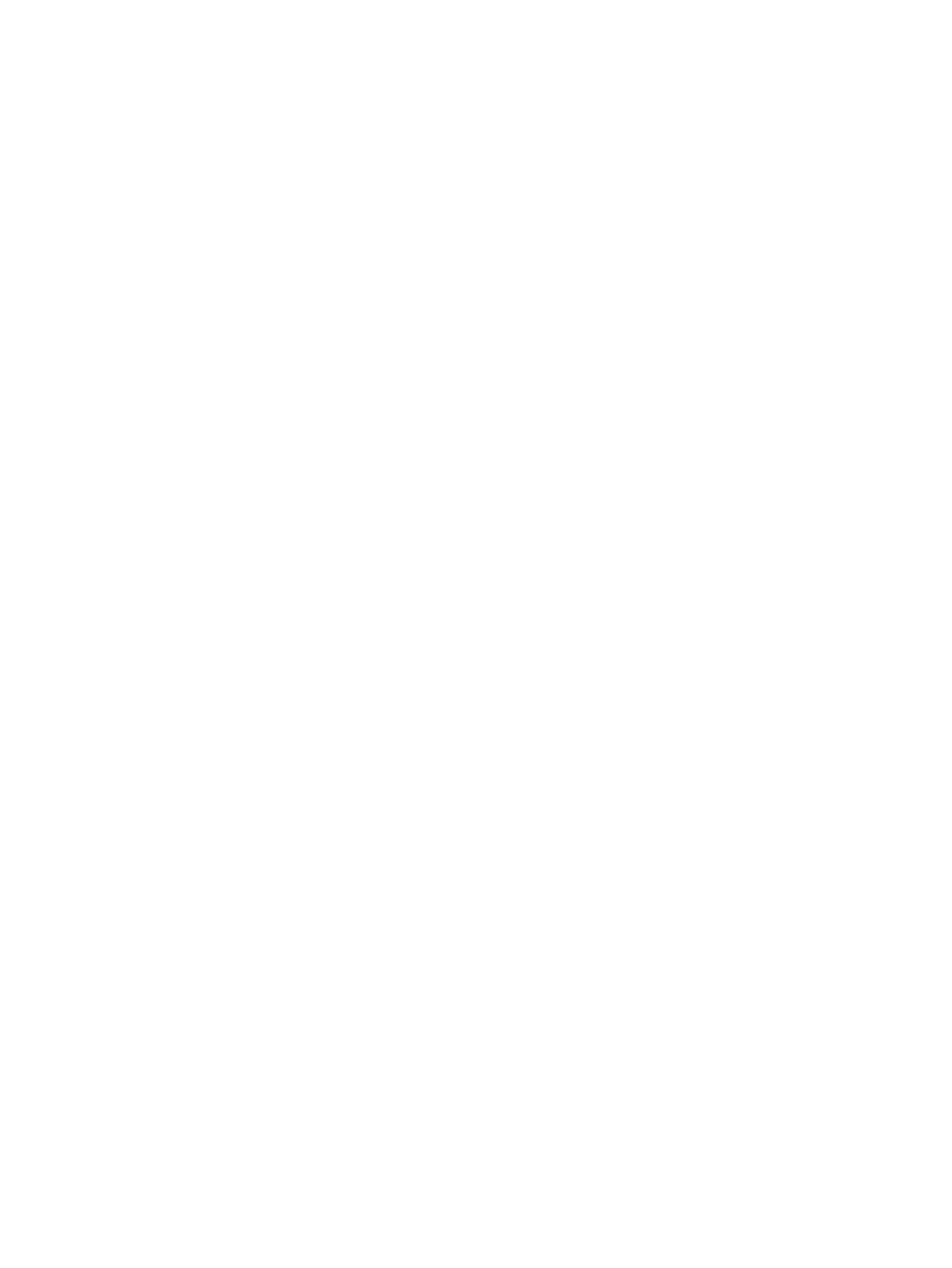10. Hjort M, Lindahl B, Baron T, Jernberg T, Tornvall P, Eggers KM. Prognosis in relation to high-sensitivity cardiac troponin T levels in patients with myocardial infarction and non-obstructive coronary arteries. *Am Heart J.* 2018;200:60-6. 11. Collste O, Sörensson P, Frick M, Agewall S, Daniel M, Henareh L, Ekenbäck C,

Eurenius L, Guiron C, Jernberg T, Hofman-Bang C, Malmqvist K, Nagy E, Arheden H, Tornvall P. Myocardial infarction with normal coronary arteries is common and associated with normal findings on cardiovascular magnetic resonance imaging: results from the Stockholm Myocardial Infarction with Normal Coronaries study. *J Intern Med.* 2013;273:189-96.

12. Gerbaud E, Arabucki F, Nivet H, Barbey C, Cetran L, Chassaing S, Seguy B, Lesimple A, Cochet H, Montaudon M, Laurent F, Bar O, Tearney GJ, Coste P. OCT and CMR for the Diagnosis of Patients Presenting With MINOCA and Suspected Epicardial Causes. *JACC Cardiovasc Imaging.* 2020;13:2619-31.

13. Christiansen JP, Edwards C, Sinclair T, Armstrong G, Scott A, Patel H, Hart H. Detection of myocardial scar by contrast-enhanced cardiac magnetic resonance imaging in patients with troponin-positive chest pain and minimal angiographic coronary artery disease. *Am J Cardiol.* 2006;97:768-71.

14. Dastidar AG, Baritussio A, De Garate E, Drobni Z, Biglino G, Singhal P, Milano EG, Angelini GD, Dorman S, Strange J, Johnson T, Bucciarelli-Ducci C. Prognostic Role of CMR and Conventional Risk Factors in Myocardial Infarction With Nonobstructed Coronary Arteries. *JACC Cardiovasc Imaging.* 2019;12:1973-82.

15. Bhatia S, Anstine C, Jaffe AS, Gersh BJ, Chandrasekaran K, Foley TA, Hodge D, Anavekar NS. Cardiac magnetic resonance in patients with elevated troponin and normal coronary angiography. *Heart.* 2019;105:1231-6.

16. Mahmoudi M, Harden S, Abid N, Peebles C, Nicholas Z, Jones T, McKenzie D, Curzen N. Troponin-positive chest pain with unobstructed coronary arteries: definitive differential diagnosis using cardiac MRI. *Br J Radiol.* 2012;85:e461-6.

17. Kramer CM, Barkhausen J, Bucciarelli-Ducci C, Flamm SD, Kim RJ, Nagel E. Standardized cardiovascular magnetic resonance imaging (CMR) protocols: 2020 update. *J Cardiovasc Magn Reson.* 2020;22:17.

18. Marjot J, Kaier TE, Martin ED, Reji SS, Copeland O, Iqbal M, Goodson B, Hamren S, Harding SE, Marber MS. Quantifying the Release of Biomarkers of Myocardial Necrosis from Cardiac Myocytes and Intact Myocardium. *Clin Chem.* 2017;63:990-6.

19. Ferreira VM, Schulz-Menger J, Holmvang G, Kramer CM, Carbone I, Sechtem U, Kindermann I, Gutberlet M, Cooper LT, Liu P, Friedrich MG. Cardiovascular Magnetic Resonance in Nonischemic Myocardial Inflammation: Expert Recommendations. *J Am Coll Cardiol.* 2018;72:3158-76.

20. Cundari G, Galea N, De Rubeis G, Frustaci A, Cilia F, Mancuso G, Marchitelli L, Catapano F, Carbone I, Catalano C, Francone M. Use of the new Lake Louise Criteria improves CMR detection of atypical forms of acute myocarditis. *Int J Cardiovasc Imaging.* 2021;37:1395-404.

21. Lintingre PF, Nivet H, Clément-Guinaudeau S, Camaioni C, Sridi S, Corneloup O, Gerbaud E, Coste P, Dournes G, Latrabe V, Laurent F, Montaudon M, Cochet H. High-Resolution Late Gadolinium Enhancement Magnetic Resonance for the Diagnosis of Myocardial Infarction With Nonobstructed Coronary Arteries. *JACC Cardiovasc Imaging.* 2020;13:1135-48.

22. Dastidar AG, Rodrigues JCL, Johnson TW, De Garate E, Singhal P, Baritussio A, Scatteia A, Strange J, Nightingale AK, Angelini GD, Baumbach A, Delgado V, Bucciarelli-Ducci C. Myocardial Infarction With Nonobstructed Coronary Arteries: Impact of CMR Early After Presentation. *JACC Cardiovasc Imaging.* 2017;10: 1204-6.

23. Monney PA, Sekhri N, Burchell T, Knight C, Davies C, Deaner A, Sheaf M, Baithun S, Petersen S, Wragg A, Jain A, Westwood M, Mills P, Mathur A, Mohiddin SA. Acute myocarditis presenting as acute coronary syndrome: role of early cardiac magnetic resonance in its diagnosis. *Heart.* 2011;97:1312-8.

24. Ambrose JA, Tannenbaum MA, Alexopoulos D, Hjemdahl-Monsen CE, Leavy J, Weiss M, Borrico S, Gorlin R, Fuster V. Angiographic progression of coronary artery disease and the development of myocardial infarction. *J Am Coll Cardiol.* 1988;12: 56-62.

25. Toth GG, Toth B, Johnson NP, De Vroey F, Di Serafino L, Pyxaras S, Rusinaru D, Di Gioia G, Pellicano M, Barbato E, Van Mieghem C, Heyndrickx GR, De Bruyne B, Wijns W. Revascularization decisions in patients with stable angina and intermediate lesions: results of the international survey on interventional strategy. *Circ Cardiovasc Interv.* 2014;7:751-9.

26. Gould KL, Johnson NP, Bateman TM, Beanlands RS, Bengel FM, Bober R, Camici PG, Cerqueira MD, Chow BJW, Di Carli MF, Dorbala S, Gewirtz H, Gropler RJ, Kaufmann PA, Knaapen P, Knuuti J, Merhige ME, Rentrop KP, Ruddy TD, Schelbert HR, Schindler TH, Schwaiger M, Sdringola S, Vitarello J, Williams KA Sr, Gordon D, Dilsizian V, Narula J. Anatomic versus physiologic assessment of coronary artery disease. Role of coronary flow reserve, fractional flow reserve, and positron emission tomography imaging in revascularization decision-making. *J Am Coll Cardiol.* 2013;62:1639-53.

27. Johnson TW, Räber L, di Mario C, Bourantas C, Jia H, Mattesini A, Gonzalo N, de la Torre Hernandez JM, Prati F, Koskinas K, Joner M, Radu MD, Erlinge D, Regar E, Kunadian V, Maehara A, Byrne RA, Capodanno D, Akasaka T, Wijns W, Mintz GS, Guagliumi G. Clinical use of intracoronary imaging. Part 2: acute coronary syndromes, ambiguous coronary angiography findings, and guiding interventional decision-making: an expert consensus document of the European Association of Percutaneous Cardiovascular Interventions. *Eur Heart J.* 2019;40:2566-84.

28. Saw J, Aymong E, Mancini GB, Sedlak T, Starovoytov A, Ricci D. Nonatherosclerotic coronary artery disease in young women. *Can J Cardiol.* 2014;30:814-9.

29. Beltrame JF, Crea F, Kaski JC, Ogawa H, Ong P, Sechtem U, Shimokawa H, Bairey Merz CN; Coronary Vasomotion Disorders International Study Group (COVADIS). International standardization of diagnostic criteria for vasospastic angina. *Eur Heart J.* 2017;38:2565-8.

30. Ong P, Camici PG, Beltrame JF, Crea F, Shimokawa H, Sechtem U, Kaski JC, Bairey Merz CN; Coronary Vasomotion Disorders International Study Group (COVADIS). International standardization of diagnostic criteria for microvascular angina. *Int J Cardiol.* 2018;250:16-20.

31. Scalone G, Niccoli G, Crea F. Editor's Choice- Pathophysiology, diagnosis and management of MINOCA: an update. *Eur Heart J Acute Cardiovasc Care.* 2019;8: 54-62.

32. Pirozzolo G, Seitz A, Athanasiadis A, Bekeredjian R, Sechtem U, Ong P. Microvascular spasm in non-ST-segment elevation myocardial infarction without culprit lesion (MINOCA). *Clin Res Cardiol.* 2020;109:246-54.

33. Montone RA, Niccoli G, Fracassi F, Russo M, Gurgoglione F, Cammà G, Lanza GA, Crea F. Patients with acute myocardial infarction and non-obstructive coronary arteries: safety and prognostic relevance of invasive coronary provocative tests. *Eur Heart J.* 2018;39:91-8.

34. Reynolds HR, Maehara A, Kwong RY, Sedlak T, Saw J, Smilowitz NR, Mahmud E, Wei J, Marzo K, Matsumura M, Seno A, Hausvater A, Giesler C, Jhalani N, Toma C, Har B, Thomas D, Mehta LS, Trost J, Mehta PK, Ahmed B, Bainey KR, Xia Y, Shah B, Attubato M, Bangalore S, Razzouk L, Ali ZA, Merz NB, Park K, Hada E, Zhong H, Hochman JS. Coronary Optical Coherence Tomography and Cardiac Magnetic Resonance Imaging to Determine Underlying Causes of Myocardial Infarction With Nonobstructive Coronary Arteries in Women. *Circulation.* 2021;143:624-40.

35. Baron T, Hambraeus K, Sundstrom J, Erlinge D, Jernberg T, Lindahl B; TOTAL-AMI study group. Impact on Long-Term Mortality of Presence of Obstructive Coronary Artery Disease and Classification of Myocardial Infarction. *Am J Med.* 2016;129:398-406.

36. Sandoval Y, Thygesen K. Myocardial Infarction Type 2 and Myocardial Injury. *Clin Chem.* 2017;63:101-7.

37. Prati F, Regar E, Mintz GS, Arbustini E, Di Mario C, Jang IK, Akasaka T, Costa M, Guagliumi G, Grube E, Ozaki Y, Pinto F, Serruys PW; Expert's OCT Review Document. Expert review document on methodology, terminology, and clinical applications of optical coherence tomography: physical principles, methodology of image acquisition, and clinical application for assessment of coronary arteries and atherosclerosis. *Eur Heart J.* 2010;31:401-15.

38. Souteyrand G, Amabile N, Combaret N, Hammas S, Prati F, Berry C, Pereira B, Lusson JR, Caussin C, Motreff P. Invasive management without stents in selected acute coronary syndrome patients with a large thrombus burden: a prospective study of optical coherence tomography guided treatment decisions. *EuroIntervention.* 2015;11: 895-904.

39. Fujii K, Kobayashi Y, Mintz GS, Takebayashi H, Dangas G, Moussa I, Mehran R, Lansky AJ, Kreps E, Collins M, Colombo A, Stone GW, Leon MB, Moses JW. Intravascular ultrasound assessment of ulcerated ruptured plaques: a comparison of culprit and nonculprit lesions of patients with acute coronary syndromes and lesions in patients without acute coronary syndromes. *Circulation.* 2003;108:2473-8.

40. Kubo T, Imanishi T, Takarada S, Kuroi A, Ueno S, Yamano T, Tanimoto T, Matsuo Y, Masho T, Kitabata H, Tsuda K, Tomobuchi Y, Akasaka T. Assessment of culprit lesion morphology in acute myocardial infarction: ability of optical coherence tomography compared with intravascular ultrasound and coronary angioscopy. *J Am Coll Cardiol.* 2007;50:933-9.

41. Barr PR, Harrison W, Smyth D, Flynn C, Lee M, Kerr AJ. Myocardial Infarction Without Obstructive Coronary Artery Disease is Not a Benign Condition (ANZACS-QI 10). *Heart Lung Circ.* 2018;27:165-74.

42. Mintz GS. Predicting the Vulnerable Patient Using Intravascular Imaging. *J Am Coll Cardiol.* 2017;69:2514-6.

43. Prati F, Gatto L, Romagnoli E, Limbruno U, Fineschi M, Marco V, Albertucci M, Tamburino C, Crea F, Alfonso F, Arbustini E. In vivo vulnerability grading system of plaques causing acute coronary syndromes: An intravascular imaging study. *Int J Cardiol.* 2018;269:350-5.

44. Pu J, Mintz GS, Brilakis ES, Banerjee S, Abdel-Karim AR, Maini B, Biro S, Lee JB, Stone GW, Weisz G, Maehara A. In vivo characterization of coronary plaques: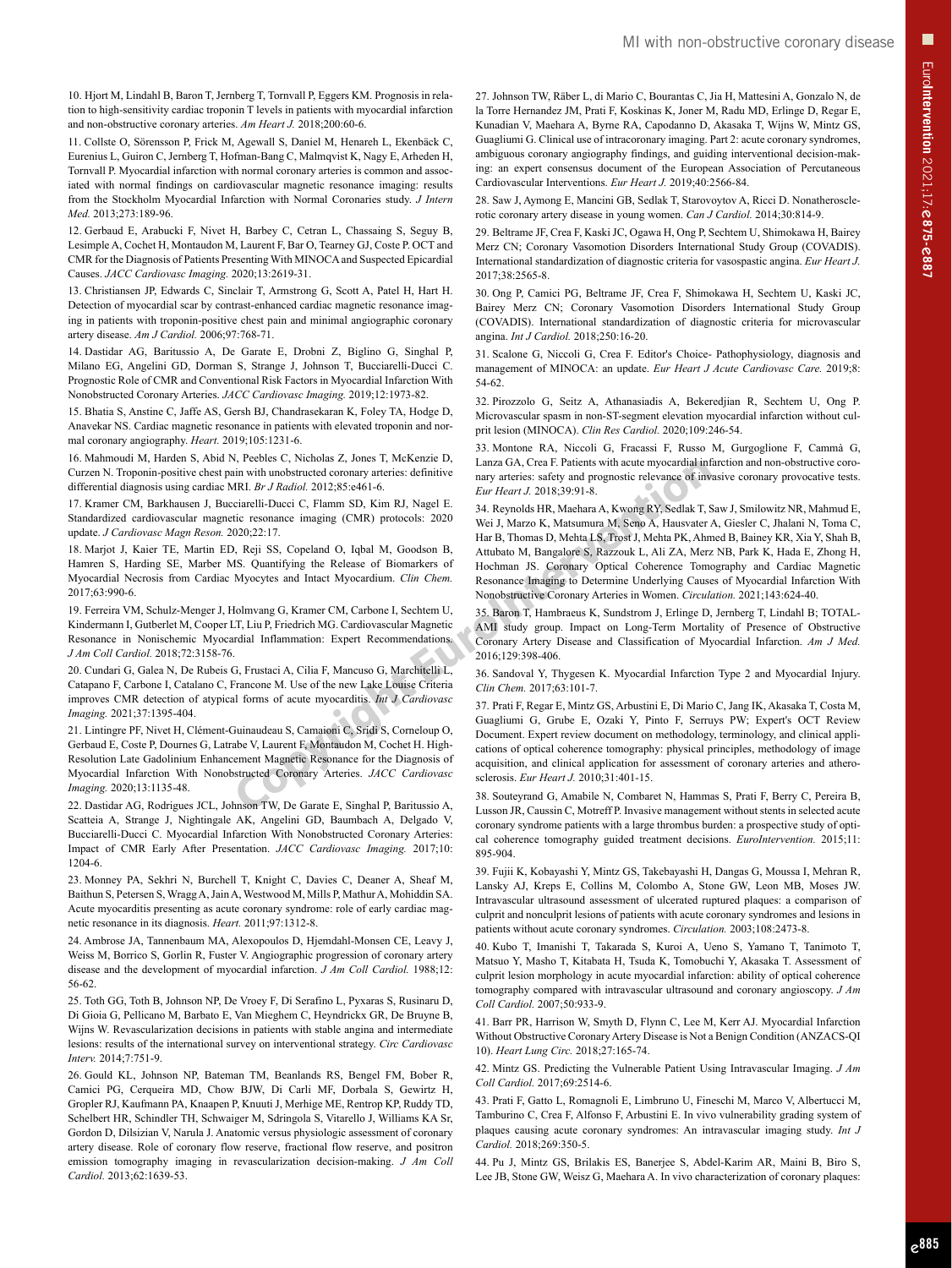П

novel findings from comparing greyscale and virtual histology intravascular ultrasound and near-infrared spectroscopy. *Eur Heart J.* 2012;33:372-83.

45. Reynolds HR, Srichai MB, Iqbal SN, Slater JN, Mancini GB, Feit F, Pena-Sing I, Axel L, Attubato MJ, Yatskar L, Kalhorn RT, Wood DA, Lobach IV, Hochman JS. Mechanisms of myocardial infarction in women without angiographically obstructive coronary artery disease. *Circulation.* 2011;124:1414-25.

46. Hong MK, Mintz GS, Lee CW, Lee BK, Yang TH, Kim YH, Song JM, Han KH, Kang DH, Cheong SS, Song JK, Kim JJ, Park SW, Park SJ. The site of plaque rupture in native coronary arteries: a three-vessel intravascular ultrasound analysis. *J Am Coll Cardiol.* 2005;46:261-5.

47. Opolski MP, Spiewak M, Marczak M, Debski A, Knaapen P, Schumacher SP, Staruch AD, Grodecki K, Chmielak Z, Lazarczyk H, Kukula K, Tyczynski P, Pregowski J, Dabrowski M, Kadziela J, Florczak E, Skrobisz A, Witkowski A. Mechanisms of Myocardial Infarction in Patients With Nonobstructive Coronary Artery Disease: Results From the Optical Coherence Tomography Study. *JACC Cardiovasc Imaging.* 2019;12:2210-21.

48. Taruya A, Tanaka A, Nishiguchi T, Ozaki Y, Kashiwagi M, Yamano T, Matsuo Y, Ino Y, Kitabata H, Takemoto K, Kubo T, Hozumi T, Akasaka T. Lesion characteristics and prognosis of acute coronary syndrome without angiographically significant coronary artery stenosis. *Eur Heart J Cardiovasc Imaging.* 2019;21:202-9.

49. Prati F, Romagnoli E, Gatto L, La Manna A, Burzotta F, Ozaki Y, Marco V, Boi A, Fineschi M, Fabbiocchi F, Taglieri N, Niccoli G, Trani C, Versaci F, Calligaris G, Ruscica G, Di Giorgio A, Vergallo R, Albertucci M, Biondi-Zoccai G, Tamburino C, Crea F, Alfonso F, Arbustini E. Relationship between coronary plaque morphology of the left anterior descending artery and 12 months clinical outcome: the CLIMA study. *Eur Heart J.* 2020;41:383-91.

50. Saw J, Aymong E, Sedlak T, Buller CE, Starovoytov A, Ricci D, Robinson S, Vuurmans T, Gao M, Humphries K, Mancini GB. Spontaneous coronary artery dissection: association with predisposing arteriopathies and precipitating stressors and cardiovascular outcomes. *Circ Cardiovasc Interv.* 2014;7:645-55.

51. Saw J, Mancini GBJ, Humphries KH. Contemporary Review on Spontaneous Coronary Artery Dissection. *J Am Coll Cardiol.* 2016;68:297-312.

52. Elkayam U, Jalnapurkar S, Barakkat MN, Khatri N, Kealey AJ, Mehra A, Roth A. Pregnancy-associated acute myocardial infarction: a review of contemporary experience in 150 cases between 2006 and 2011. *Circulation.* 2014;129:1695-702.

53. Tweet MS, Hayes SN, Codsi E, Gulati R, Rose CH, Best PJM. Spontaneous Coronary Artery Dissection Associated With Pregnancy. *J Am Coll Cardiol.* 2017; 70:426-35.

54. Prasad M, Tweet MS, Hayes SN, Leng S, Liang JJ, Eleid MF, Gulati R, Vrtiska TJ. Prevalence of extracoronary vascular abnormalities and fibromuscular dysplasia in patients with spontaneous coronary artery dissection. *Am J Cardiol.* 2015;115:1672-7.

55. Saw J, Humphries K, Aymong E, Sedlak T, Prakash R, Starovoytov A, Mancini GBJ. Spontaneous Coronary Artery Dissection: Clinical Outcomes and Risk of Recurrence. *J Am Coll Cardiol.* 2017;70:1148-58.

56. Saw J, Starovoytov A, Humphries K, Sheth T, So D, Minhas K, Brass N, Lavoie A, Bishop H, Lavi S, Pearce C, Renner S, Madan M, Welsh RC, Lutchmedial S, Vijayaraghavan R, Aymong E, Har B, Ibrahim R, Gornik HL, Ganesh S, Buller C, Matteau A, Martucci G, Ko D, Mancini GBJ. Canadian spontaneous coronary artery dissection cohort study: in-hospital and 30-day outcomes. *Eur Heart J.* 2019;40: 1188-97.

57. Lie JT, Berg KK. Isolated fibromuscular dysplasia of the coronary arteries with spontaneous dissection and myocardial infarction. *Hum Pathol.* 1987;18:654-6.

58. Sato C, Wakabayashi K, Suzuki H. Natural course of isolated spontaneous coronary artery dissection in Marfan syndrome. *Int J Cardiol.* 2014;177:20-2.

59. Aldoboni AH, Hamza EA, Majdi K, Ngibzadhe M, Palasaidi S, Moayed DA. Spontaneous dissection of coronary artery treated by primary stenting as the first presentation of systemic lupus erythematosus. *J Invasive Cardiol.* 2002;14:694-6.

60. Anuwatworn A, Sethi P, Steffen K, Jonsson O, Petrasko M. Spontaneous Coronary Artery Dissection: A Rare Manifestation of Alport Syndrome. *Case Rep Cardiol.* 2017;2017:1705927.

61. Nakamura M, Yajima J, Oikawa Y, Ogasawara K, Uejima T, Abe K, Aizawa T. Vascular Ehlers-Danlos syndrome--all three coronary artery spontaneous dissections. *J Cardiol.* 2009;53:458-62.

62. Nizamuddin SL, Broderick DK, Minehart RD, Kamdar BB. Spontaneous coronary artery dissection in a parturient with Nail-Patella syndrome. *Int J Obstet Anesth.* 2015;24:69-73.

63. Kothari D, Ruygrok P, Gentles T, Occleshaw C. Spontaneous coronary artery dissection in an adolescent man with systemic lupus erythematosus. *Intern Med J.* 2007;37:342-3.

64. Nakashima T, Noguchi T, Haruta S, Yamamoto Y, Oshima S, Nakao K, Taniguchi Y, Yamaguchi J, Tsuchihashi K, Seki A, Kawasaki T, Uchida T, Omura N, Kikuchi M, Kimura K, Ogawa H, Miyazaki S, Yasuda S. Prognostic impact of spontaneous coronary artery dissection in young female patients with acute myocardial infarction: A report from the Angina Pectoris-Myocardial Infarction Multicenter Investigators in Japan. *Int J Cardiol.* 2016;207:341-8.

65. Maehara A, Mintz GS, Castagna MT, Pichard AD, Satler LF, Waksman R, Suddath WO, Kent KM, Weissman NJ. Intravascular ultrasound assessment of spontaneous coronary artery dissection. *Am J Cardiol.* 2002;89:466-8.

66. Paulo M, Sandoval J, Lennie V, Dutary J, Medina M, Gonzalo N, Jimenez-Quevedo P, Escaned J, Bañuelos C, Hernandez R, Macaya C, Alfonso F. Combined use of OCT and IVUS in spontaneous coronary artery dissection. *JACC Cardiovasc Imaging.* 2013;6:830-2.

67. Alfonso F, Paulo M, Gonzalo N, Dutary J, Jimenez-Quevedo P, Lennie V, Escaned J, Bañuelos C, Hernandez R, Macaya C. Diagnosis of spontaneous coronary artery dissection by optical coherence tomography. *J Am Coll Cardiol.* 2012;59:1073-9.

68. Tweet MS, Eleid MF, Best PJ, Lennon RJ, Lerman A, Rihal CS, Holmes DR Jr, Hayes SN, Gulati R. Spontaneous coronary artery dissection: revascularization versus conservative therapy. *Circ Cardiovasc Interv.* 2014;7:777-86.

69. Hassan S, Prakash R, Starovoytov A, Saw J. Natural History of Spontaneous Coronary Artery Dissection With Spontaneous Angiographic Healing. *JACC Cardiovasc Interv.* 2019;12:518-27.

70. Tweet MS, Hayes SN, Pitta SR, Simari RD, Lerman A, Lennon RJ, Gersh BJ, Khambatta S, Best PJ, Rihal CS, Gulati R. Clinical features, management, and prognosis of spontaneous coronary artery dissection. *Circulation.* 2012;126:579-88.

71. Eleid MF, Tweet MS, Young PM, Williamson E, Hayes SN, Gulati R. Spontaneous coronary artery dissection: challenges of coronary computed tomography angiography. *Eur Heart J Acute Cardiovasc Care.* 2018;7:609-13.

72. Jackson R, Al-Hussaini A, Joseph S, van Soest G, Wood A, Macaya F, Gonzalo N, Cade J, Caixeta A, Hlinomaz O, Leinveber P, O'Kane P, García-Guimaraes M, Cortese B, Samani NJ, Escaned J, Alfonso F, Johnson T, Adlam D. Spontaneous Coronary Artery Dissection: Pathophysiological Insights From Optical Coherence Tomography. *JACC Cardiovasc Imaging.* 2019;12:2475-88.

73. Liang JJ, Prasad M, Tweet MS, Hayes SN, Gulati R, Breen JF, Leng S, Vrtiska TJ. A novel application of CT angiography to detect extracoronary vascular abnormalities in patients with spontaneous coronary artery dissection. *J Cardiovasc Comput Tomogr.* 2014;8:189-97.

74. Olin JW, Froehlich J, Gu X, Bacharach JM, Eagle K, Gray BH, Jaff MR, Kim ES, Mace P, Matsumoto AH, McBane RD, Kline-Rogers E, White CJ, Gornik HL. The United States Registry for Fibromuscular Dysplasia: results in the first 447 patients. *Circulation.* 2012;125:3182-90.

75. Olin JW, Gornik HL, Bacharach JM, Biller J, Fine LJ, Gray BH, Gray WA, Gupta R, Hamburg NM, Katzen BT, Lookstein RA, Lumsden AB, Newburger JW, Rundek T, Sperati CJ, Stanley JC; American Heart Association Council on Peripheral Vascular Disease; American Heart Association Council on Clinical Cardiology; American Heart Association Council on Cardiopulmonary, Critical Care, Perioperative and Resuscitation; American Heart Association Council on Cardiovascular Disease in the Young; American Heart Association Council on Cardiovascular Radiology and Intervention; American Heart Association Council on Epidemiology and Prevention; American Heart Association Council on Functional Genomics and Translational Biology; American Heart Association Council for High Blood Pressure Research; American Heart Association Council on the Kidney in Cardiovascular Disease; American Heart Association Stroke Council. Fibromuscular dysplasia: state of the science and critical unanswered questions: a scientific statement from the American Heart Association. *Circulation.* 2014;129:1048-78.

76. Safdar B, D'Onofrio G, Dziura J, Russell RR, Johnson C, Sinusas AJ. Prevalence and characteristics of coronary microvascular dysfunction among chest pain patients in the emergency department. *Eur Heart J Acute Cardiovasc Care.* 2020;9:5-13.

77. Bairey Merz CN, Pepine CJ, Walsh MN, Fleg JL. Ischemia and No Obstructive Coronary Artery Disease (INOCA): Developing Evidence-Based Therapies and Research Agenda for the Next Decade. *Circulation.* 2017;135:1075-92.

78. Mauricio R, Srichai MB, Axel L, Hochman JS, Reynolds HR. Stress Cardiac MRI in Women With Myocardial Infarction and Nonobstructive Coronary Artery Disease. *Clin Cardiol.* 2016;39:596-602.

79. Dilsizian V, Bacharach SL, Beanlands RS, Bergmann SR, Delbeke D, Dorbala S, Gropler RJ, Knuuti J, Schelbert HR, Travin MI. ASNC imaging guidelines/SNMMI procedure standard for positron emission tomography (PET) nuclear cardiology procedures. *J Nucl Cardiol.* 2016;23:1187-226.

80. Feher A, Sinusas AJ. Quantitative Assessment of Coronary Microvascular Function: Dynamic Single-Photon Emission Computed Tomography, Positron Emission Tomography, Ultrasound, Computed Tomography, and Magnetic Resonance Imaging. *Circ Cardiovasc Imaging.* 2017;10:e006427.

81. Everaars H, van Diemen PA, Bom MJ, Schumacher SP, de Winter RW, van de Ven PM, Raijmakers PG, Lammertsma AA, Hofman MBM, van der Geest RJ, Götte MJ, van Rossum AC, Nijveldt R, Danad I, Driessen RS, Knaapen P. Comparison